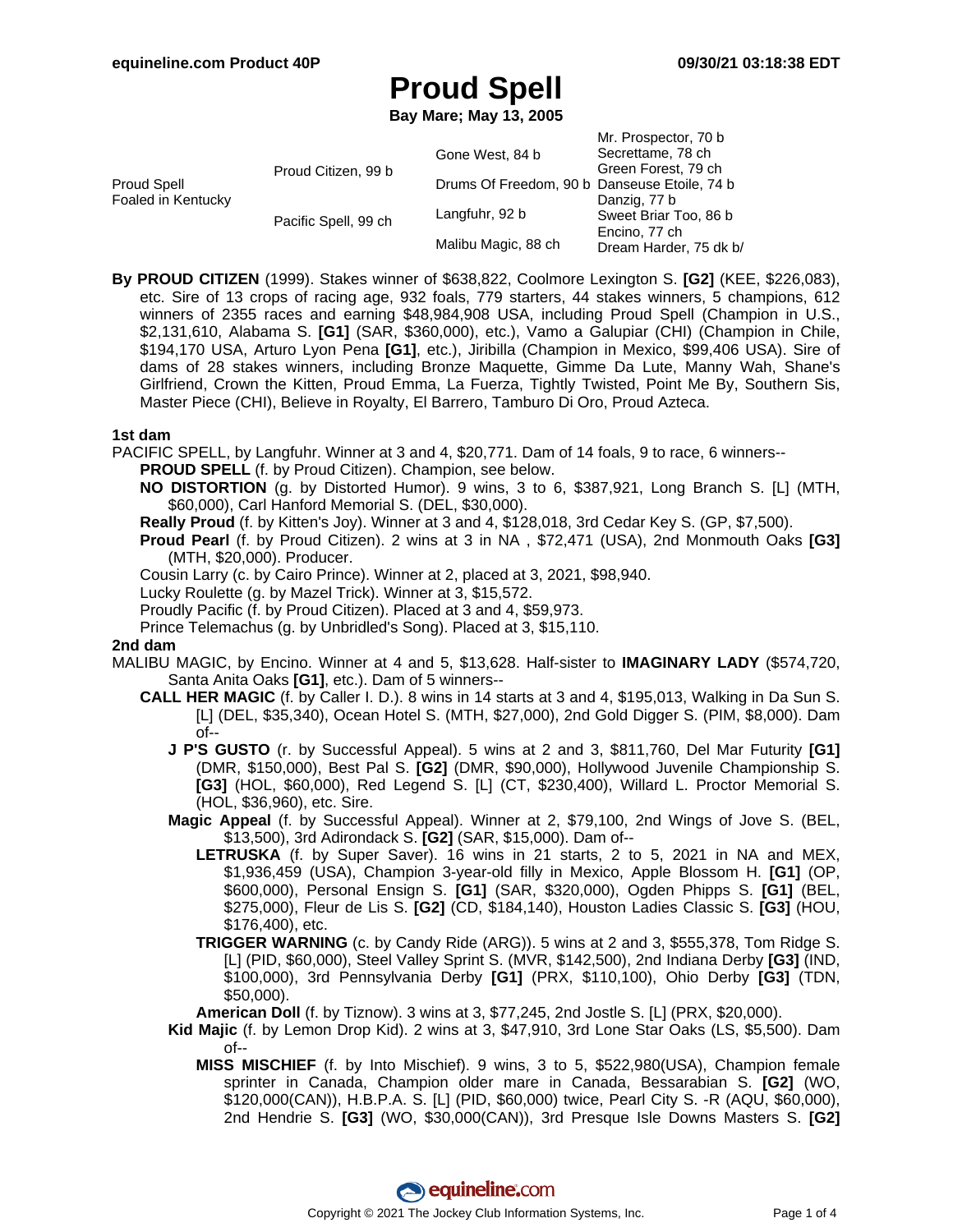**Bay Mare; May 13, 2005**

(PID, \$40,000), etc.

- **Mind Out** (f. by Tapit). Winner at 2, placed at 4, 2021, \$102,840, 2nd California Oaks (GG, \$15,000), 3rd Surfer Girl S. [L] (SA, \$12,000).
- Rosemonde (f. by Indian Charlie). Unraced. Dam of--
	- **Rowayton** (c. by Into Mischief). Winner at 2 and 3, \$252,130, 2nd Del Mar Futurity **[G1]** (DMR, \$60,000), 3rd American Pharoah S. **[G1]** (SA, \$36,000), Dwyer S. **[G3]** (BEL, \$30,000).
- Magical Mist (f. by Congaree). Unraced. Dam of--
	- **SWAGGER JAGGER** (g. by Crown of Thorns). 4 wins, 2 to 5, \$261,644, Pulpit S. (GPW, \$42,315), EG Vodka Turf Classic S. -R (TAM, \$60,000), 2nd Touch Vodka Turf Classic S. -R (TAM, \$20,000), 3rd Arlington Classic S. **[G3]** (AP, \$10,340).
	- Taxy Lady (f. by Bellamy Road). 3 wins at 2 and 3, \$57,115. Dam of--
		- **IMNOGOOD** (f. by Jimmy Creed). 5 wins in 9 starts at 2 and 3, 2021, \$77,302, Clasico Accion de Gracias S. [L], Clasico Verset Jet S. [L], 3rd Clasico Defensora [L].
- Pacific Spell (f. by Langfuhr). See above.
- Magic Charm (f. by Horse Greeley). Winner at 3, \$27,837. Dam of--
- **Showmethemagic** (f. by Power Broker). 2 wins at 2, \$36,370, 3rd Borderplex S. (SUN, \$6,500). Holy Bullet (g. by Holy Bull). Winner at 2, \$33,700.
- All Night Party (g. by Geri). Winner at 2 and 6, \$27,815.
- Blackbag (c. by Devil's Bag). Placed at 2, \$7,345.
- Magic Pearl (f. by Stormy Atlantic). Placed at 2, \$6,560. Producer.
- Fiona (f. by Cuvee). Unraced. Dam of--

**Blushing Justine** (f. by Justin Phillip). Winner at 2, \$56,393, 2nd Ruthless S. [L] (AQU, \$20,000). **3rd dam**

- **Dream Harder**, by Hard Work. 6 wins, 2 to 4, \$55,594, 2nd Distelfink H. twice, White Rose S., Geisha S. Half-sister to **INEABELLE** (\$59,196 (USA), Champion imported 2-year-old filly in Puerto Rico, Clasico Eduardo Cautino Insua, etc.). Dam of 8 winners--
	- **IMAGINARY LADY** (f. by Marfa). 7 wins in 12 starts at 3, \$574,720, Santa Anita Oaks **[G1]**, Black-Eyed Susan S. **[G2]**-ntr, 1 1/8 miles in 1:48.20, Princess S. **[G2]**, Railbird S. **[G3]**, Honeybee S. [L] (OP, \$45,000), 2nd Fantasy S. **[G1]**, Kentucky Oaks **[G1]**, 4th Hollywood Oaks **[G1]**.
	- Dream Dream (f. by Wajima). 5 wins, 2 to 4, \$32,481. Dam of--
		- **IMAGINARY DREAM** (f. by Sky Classic). 2 wins at 2, \$65,897, John W. Galbreath Memorial S. -R (BEU, \$30,000), 3rd Tomboy S. -R (RD, \$5,000).
		- **Dream a Bit** (f. by Slew City Slew). 5 wins, 2 to 4, \$102,845, 2nd Best of Ohio Distaff S. -R (TDN, \$15,000), 3rd Rose DeBartolo Memorial S. -R (TDN, \$7,500), Tomboy S. -R (RD, \$3,500). Dam of--
			- **Dream Bling** (f. by Too Much Bling). 10 wins, 3 to 8, \$172,456, 2nd Royal North S. -R (BEU, \$10,000).
			- **Title Princess** (f. by Broken Vow). 4 wins at 2 and 3, \$63,776, 3rd Tah Dah S. -R (RD, \$5,000). Producer.
		- **Dream Mary** (f. by Marfa). 4 wins at 2 and 3, \$91,202, 2nd Arlington Heights Oaks **[G3]**, Sweetest Chant S. [L] (GP, \$10,000). Dam of--
			- **SPIRIT OF LOVE** (c. by Trempolino). 9 wins, 3 to 7 in ENG and GER, \$239,737 (USA), 64 Buchmacher Kottkamp Silbernes Band der Ruhr [L].
			- **Control Tower** (g. by Sky Classic). 4 wins at 3 and 4, \$181,390, 3rd Chief Bearhart S. [L] (WO, \$11,880(CAN)).
			- Miswaki Dream (f. by Miswaki). Placed at 3, \$3,351. Dam of--
				- **PRINCESA GATA** (f. by Supreme Cat). 17 wins, 2 to 7 in MEX and PAN, \$63,570 (USA), Champion imported 3-year-old filly in Panama, Champion imported older mare in Panama, Clasico Dia de la Madre [L] twice, 2nd Clasico APEHP [L], 3rd Clasico Francisco Arias Paredes y Alberto Arias Espinosa [L], Clasico APEHP [L].
			- Candid Lady (f. by Real Quiet). Placed at 3, \$4,000. Dam of--
				- **PHILLY BOUND** (g. by Werblin). 15 wins, 2 to 6, \$519,943, Nepal S. -R (PEN, \$56,250), 3rd Mr. Jenney H. -R (PRX, \$11,000), Marshall Jenney H. -R (PRX, \$8,250).
		- **Dreams Count** (f. by Unaccounted For). Winner at 3, \$18,834, 3rd First Step S. -R (RD, \$3,000). Producer.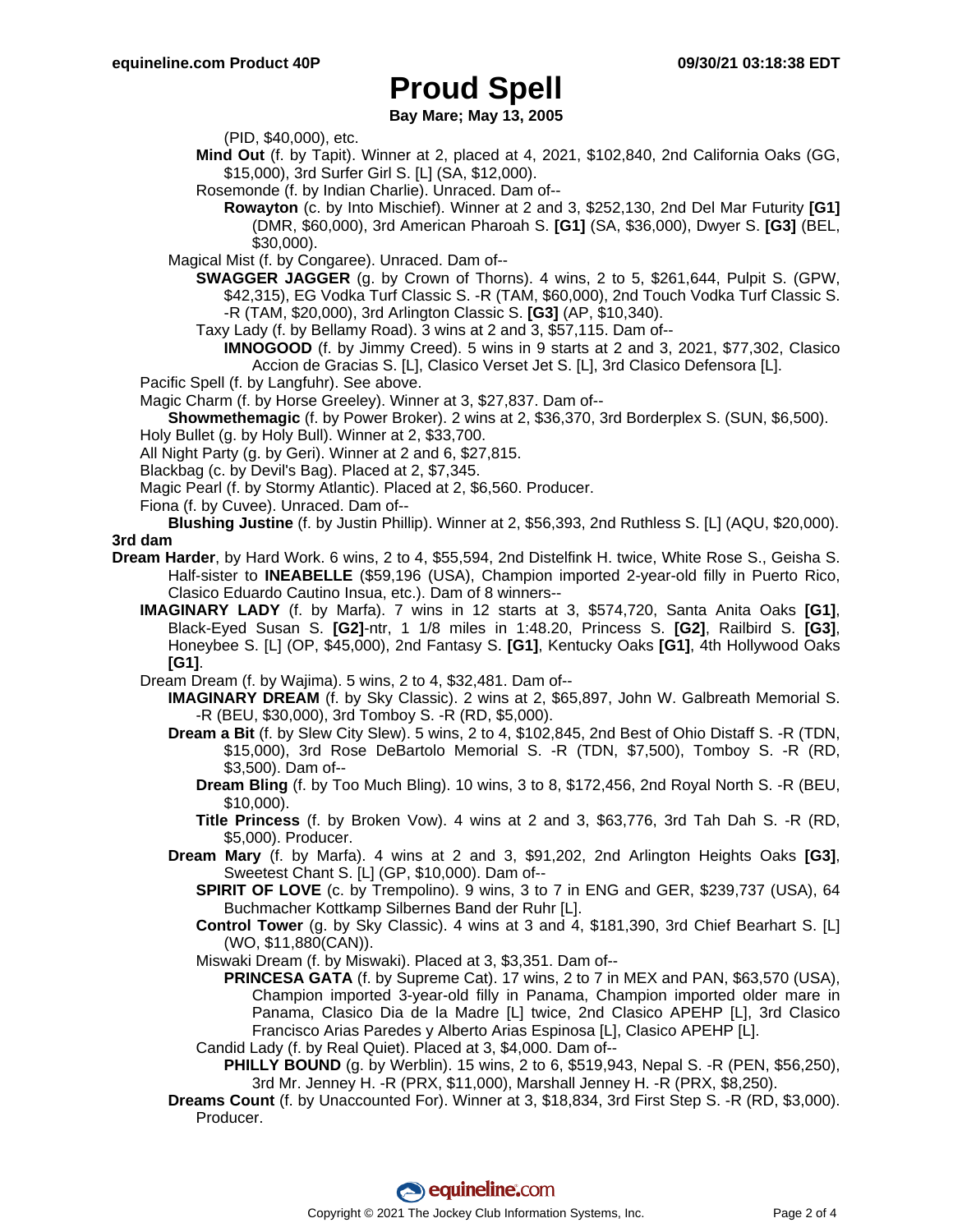**Bay Mare; May 13, 2005**

Dream the Blues (f. by Cure the Blues). Winner at 2, \$18,240. Dam of--

- **Don't Tell Dad** (f. by Out of Place). 5 wins, 3 to 8, \$102,886(USA), 3rd Iowa Sorority S. -R (PRM, \$7,893).
- Hickory Hustler (f. by Capote). 2 wins at 3, \$30,379. Dam of--
	- **HUSTLE NOW** (f. by Creative). 3 wins at 2, \$86,908, Sickle's Image S. -R (PNL, \$30,000), Michigan Sire S. -R (PNL, \$30,000), 2nd Michigan Oaks -R (PNL, \$10,000).
	- **Stover** (g. by Daylight Savings). 9 wins, 2 to 6, \$112,713, 3rd Michigan Sire S. -R (GLD, \$15,905).
	- **She Could Be Good** (f. by Daylight Savings). 5 wins, 3 to 6, \$82,449, 2nd Michigan Sire S. -R (PNL, \$16,946). Dam of--
		- **CHIEF RANDEL** (c. by Fiber Sonde). 6 wins at 2 and 3, placed at 4, 2021, \$276,101, Best of Ohio Sprint S. -R (MVR, \$60,000), Daniel Stearns Cleveland Gold Cup S. -R (TDN, \$45,000), 2nd Best of Ohio Babst/Palacios Memorial S. -R (BTP, \$20,000), 3rd West Virginia Lottery Breeders' Classic S. -R (CT, \$6,930).
- Malibu Magic (f. by Encino). See above.
- Field F. One (c. by Criminal Type). 3 wins, 3 to 7 in JPN, \$794,194 (USA).
- Meiner Squeeze (c. by Grindstone). 3 wins at 3 and 6 in JPN, \$124,623 (USA).
- Hard to Reason (c. by Super Concorde). 2 wins at 3, \$15,055.
- Imaginary Man (c. by Mr. Greeley). Winner at 3 and 4, \$11,894.
- Hurricane Judy (f. by Storm Cat). Placed at 4, \$5,910. Dam of--
	- **RONTON** (c. by Cryptoclearance). 2 wins at 3, \$105,068, Rushaway S. [L] (TP, \$62,600). Sire.
	- Rising Tide (f. by Crafty Prospector). Winner at 2 and 3, \$40,125. Dam of-- **FOREVER FIXED** (c. by Broken Vow). 8 wins in 13 starts at 3 and 4 in PAN, \$123,900 (USA), Champion miler in Panama, Champion imported older horse in Panama, Champion Stayer in Panama, Clasico Presidente de la Republica [L], Clasico Ano Nuevo
		- [L], 2nd Clasico APPUCAPA [L], Clasico Laffit Pincay, Jr. [L]. Sire.
- Ascent (f. by Capote). Unplaced. Dam of--
	- Honest Ashleigh (f. by Carson City). Unraced. Dam of--
		- **Cajun Mistress** (f. by Salt Lake). 4 wins at 2 and 3, \$149,799, 2nd Turf Amazon H. [L] (PHA, \$20,000), 3rd Louisiana Champions Day Ladies Sprint S. -R (FG, \$11,000), Xtra Heat S. (DEL, \$6,589). Producer.
	- Film Legend (f. by Royal Academy). Unplaced in 1 start. Dam of--
		- **=My Living Mate (VEN)** (c. by Big Prairie). 2 wins at 6 in VEN, 3rd Copa Iraqui [L].
- RACE RECORD for Proud Spell: At 2, three wins (Matron S. **[G2]** (BEL, \$150,000), White Clay Creek S. (DEL, \$34,770)), once 2nd (Breeders' Cup Juvenile Fillies **[G1]** (MTH, \$400,000)) in 4 starts; at 3, Champion 3-year-old filly (2008), 4 wins (Alabama S. **[G1]** (SAR, \$360,000), Kentucky Oaks **[G1]** (CD, \$351,340), Delaware Oaks **[G2]** (DEL, \$300,000), Fair Grounds Oaks **[G2]** (FG, \$240,000)), twice 2nd (Fitz Dixon Cotillion S. **[G2]** (PHA, \$148,500), Silverbulletday S. **[G3]** (FG, \$40,000)), twice 3rd (Mother Goose S. **[G1]** (BEL, \$25,000), Ashland S. **[G1]** (KEE, \$50,000)) in 8 starts; at 4, once 2nd in 1 start. Totals: 7 wins, 4 times 2nd, twice 3rd in 13 starts. Earned \$2,131,610. Sent from United States to Japan in 2013.

### PRODUCE RECORD for Proud Spell:

2010 **INDIAN SPELL**, f. by Indian Charlie. 2 wins at 3, \$75,775, Miss Woodford S. (MTH, \$36,000). Dam of--

**DAK ATTACK** (c. by Ghostzapper). 3 wins at 2 and 4, \$154,140, Ellis Park Juvenile S. (ELP, \$43,710), 3rd Mucho Macho Man S. [L] (GP, \$9,800).

- 2011 Tiz Possible, f. by Tiznow. Unraced. Producer.
- 2012 **Etruscan**, g. by Bernardini. 10 wins, 3 to 7, \$255,427, 3rd Don Bernhardt S. (ELP, \$4,800).
- 2013 Barren (bred to Tapit).
- 2014 =Magical Spell (JPN), c. by Creative Cause. 5 wins, 3 to 5, placed at 7, 2021 in JPN, \$708,903 (USA).
- 2015 =Great Warrior (JPN), c. by =Deep Impact (JPN). 4 wins, 3 to 6, 2021 in JPN, \$800,532 (USA).
- 2016 =Plunderer (JPN), c. by =Deep Impact (JPN). Winner at 2 and 3, placed at 5, 2021 in JPN, \$442,049 (USA).
- 2017 =Windy Spell (JPN), f. by =Deep Impact (JPN). Unplaced in JPN.